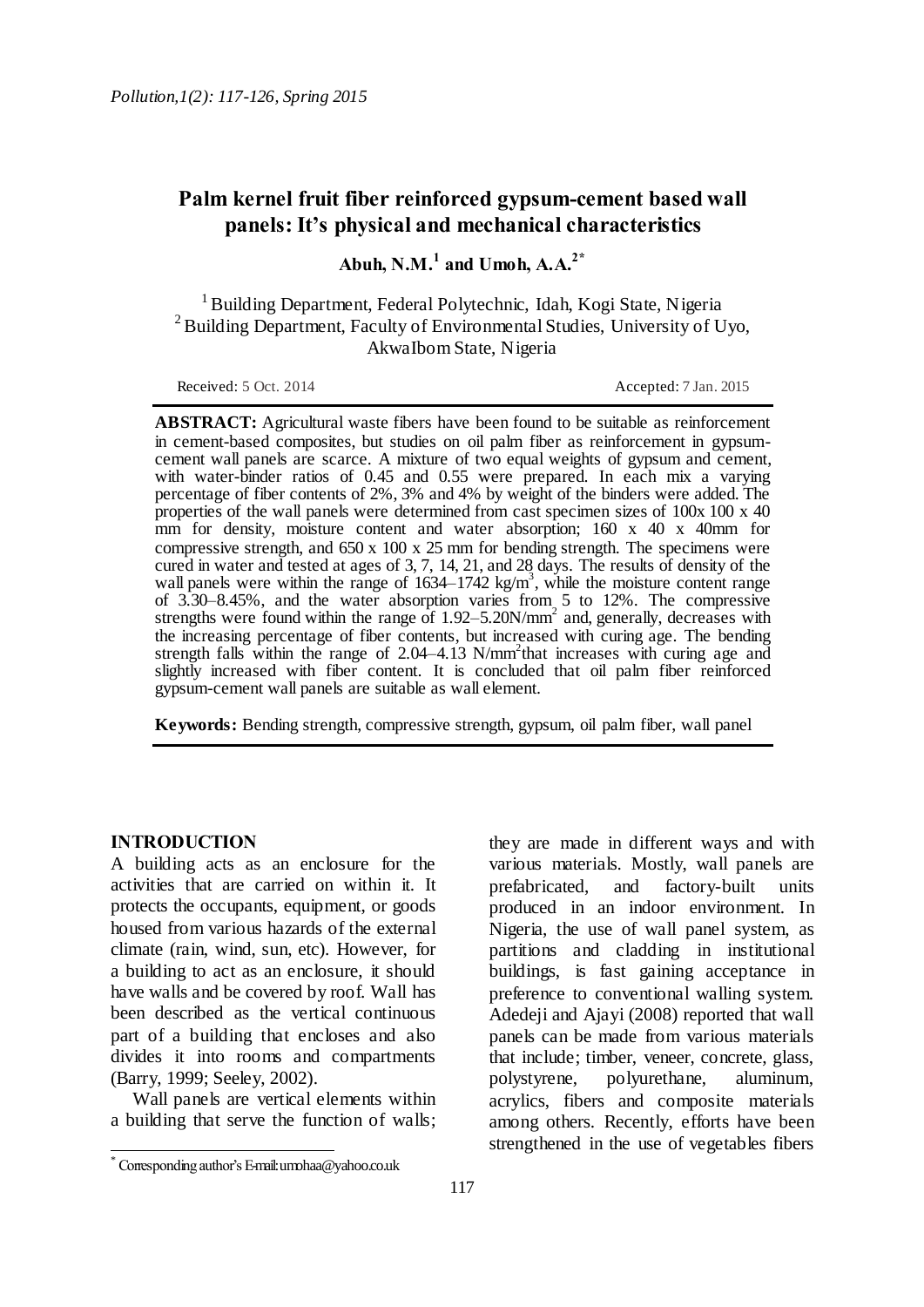and other fibers in cement-based matrix in production of wall elements. Typical of such fibers, include coconut fibers, bagasse, jute, flax, sisal, vegetable fibers, and cellulose fibers as reinforcement in construction material (Toledo Filho et al., 2002). Coconut fiber has been studied in the production of thin plate concrete for replacing asbestos cement product (Fadhadli, 1989) and as mortar composite (Toledo Filho et al., 2002).

Gypsum and Portland cement are viable cemenitious materials used widely for production of building materials, including composite walls. It has been established that gypsum with an addition of Portland cement and pozzolan has the potential for improved durability in water environment. Gypsum occurs in abundant deposit in various parts of Nigeria, especially in the northeast, for instance, it is reported by United States Geological Survey (USGS) Mineral Resources Program (2011) that, in Sokoto State, about 1.46 million tons are mined annually by small scale miners from Wurzo, Gada, Donge, and Tajaye.

Oil palm fiber occurs in abundance in many countries of the world. In Nigeria, oil palm is mainly produced in the southern part of Nigeria, as more than 20 out of the 36 states in the federation are selfsufficient in oil palm production. In the oil palm extraction process the fruits, or nuts are first stripped from the fruit bunches, boiled and pounded, either manually, or with the use of machine, before the oil is pressed out from the fiber. The waste fiber is usually discarded and hence constitutes an environmental hazard. Therefore, there is a huge potential for oil palm fiber waste in Nigeria that can be used in building construction industry, especially, as natural fiber in the production of reinforced wall panels. Hence, the study aimed at determining the physical and mechanical properties of oil palm fruit fiber reinforced gypsum-cement based wall panels,to ascertain its suitability as wall element.

### **LITERATURE REVIEW**

Gypsum is a non-metallic mineral that composed of 79.1% calcium sulfate and 20% water by weight. It is a major rockforming mineral that produces massive beds, usually, from the precipitation of highly saline waters. Pure gypsum, like limestone, is white, however, in presence of impurities the gypsum rock may appear gray, brown, pink, or even black.

According to Adams (2002), heating hydrated gypsum  $(CaSO<sub>4</sub> .2H<sub>2</sub>O)$  to drive off part, or all water of crystallization will produce gypsum of various forms, depending on the level of heat applied. By strong heat, the water is driven off completely and anhydrous gypsum plaster  $(CaSO<sub>4</sub>)$  is formed; and with less heat, only three-quarter of the water is removed, giving the hemihydrates, usually written as  $CaSO<sub>4</sub>$ .<sup>1</sup>/<sub>2</sub>H<sub>2</sub>O.

Some of the building components produced with gypsum alone met strength and fire- resistance requirements and do not experience abnormal volume changes. However, some of them are not welladapted for use under continued damp condition, or intermittent wet conditions. Hence, the blending of gypsum with cement will ameliorate this weakness, and thereby, making it suitable for production of wall panels to be used in both internal and external conditions.

Gypsum and Portland cement are viable cementitious material used widely for the production of building materials. Gypsum is added to clinker in grinding at the end of manufacturing process of cement to control the hardening velocity of the cement. Gypsum has an advantage of early hardening and fine finish, but it is limited to internal use due to its sensitivity to water. Hardened Portland cement is strong and durable, but it does not possess early hardening, or finishing characteristic for pre-cast components of building material.

It has been established that gypsum, with an addition of Portland cement, and pozzolan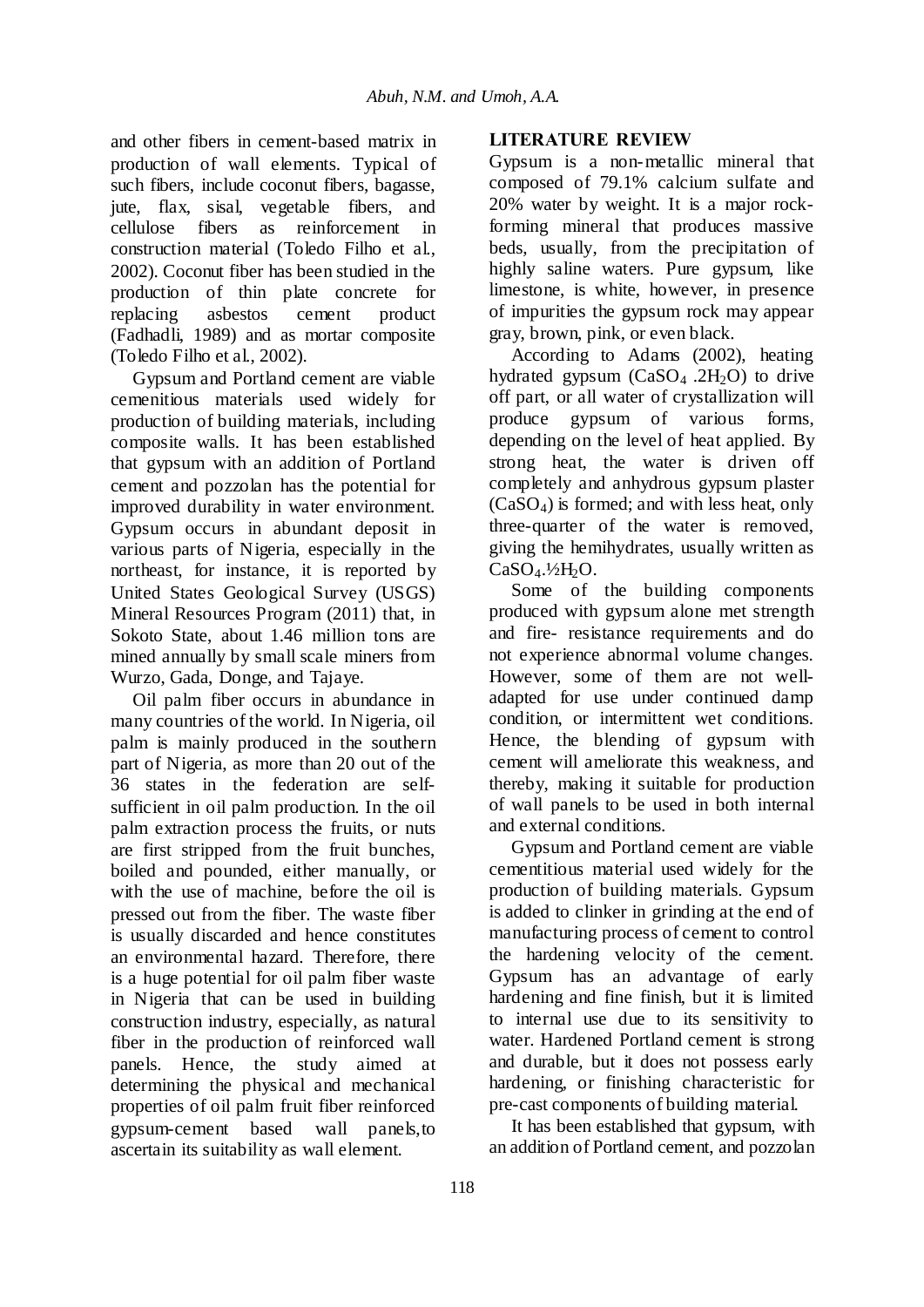has the potential for improved durability in wet, or humid environment. Bentur et al. (1994) indicated that a blend of 75% gypsum plaster (calcium sulfate hemihydrate), 20% Portland cement, and 5% silica fume as pozzolan in the production of gypsum based material enhanced the resistance of the material in humid environment. Fadhadli (1989) also observed that the wet strength and the wet/dry strength ratio in the gypsum– cement–silica fume paste continued to increase, compared to pure gypsum alone, because of dissolution of gypsum in water over time.

The most commonly used types of fibers in fiber-reinforced composites are synthetics that include polypropylene, nylon, polyester, and polyethylene materials. Despite the fibres type, these are effective in crack control because they provide Omni-directional<br>reinforcement to the concrete matrix. the concrete matrix. Depending on the fiber length and volume, the fiber can limit its size and spread of plastic shrinkage cracks, or both plastic and drying shrinkage cracks (Hannant, 1994). Further, benefits of fibers include improved cohesion within the concrete member and for corrosion-resistance structures.

Fibers introduced into paneling boards also suppress cracks, resulting from high-tensile cracking stress and failure strain. Some of the fibers have environmental and health risk, for example, it has been reported by Hollaway (1993) that asbestos fibers have carcinogenic effects. These synthetic fibers are neither renewable, nor biodegradable. They have both high-specific gravity and abrasive nature than natural fiber. Health risk is associated with the manufacturing and use of synthetic fiber that is, generally, used to reinforce wall paneling system (Hollaway, 1993). Therefore, the use of natural cellulose, or vegetable fibers in cementitious products, is gaining wider acceptance in both developing and developed nations. Hence, the authors studied the use of oil palm fiber as a potential reinforcement in wall paneling system..

### **MATERIALS & METHODS**

Portland cement of grade 42.5R, manufactured in conformity to Nigerian Industrial Standard (NIS) 444-1(2003), which is equivalent to BS EN 197-1 (2009); and gypsum plaster powder produced by Nemja extra-fine powder plaster were used as the binding materials. Oil palm fiber was obtained from oil palm processing factory, where the fiber was discarded after extraction of the palm oil. The fiber was treated by boiling with water for 15 minutes and thereafter pounded for the oil in the fiber to be removed and was rinsed with lukewarm water to obtain an oil-free fiber. The wet fiber was then spread on the floor in the laboratory for 3–5 days to properly dry. Figure 1a shows the oil palm fruit while Figure 1b shows the oil palm fibers. The physical properties of the oil palm fruit are presented in Table 1. Granulated sugar was bought from the open market which was used as retarder in the mixture.



**Fig. 1.** Oil palm: a) fruits b) fibers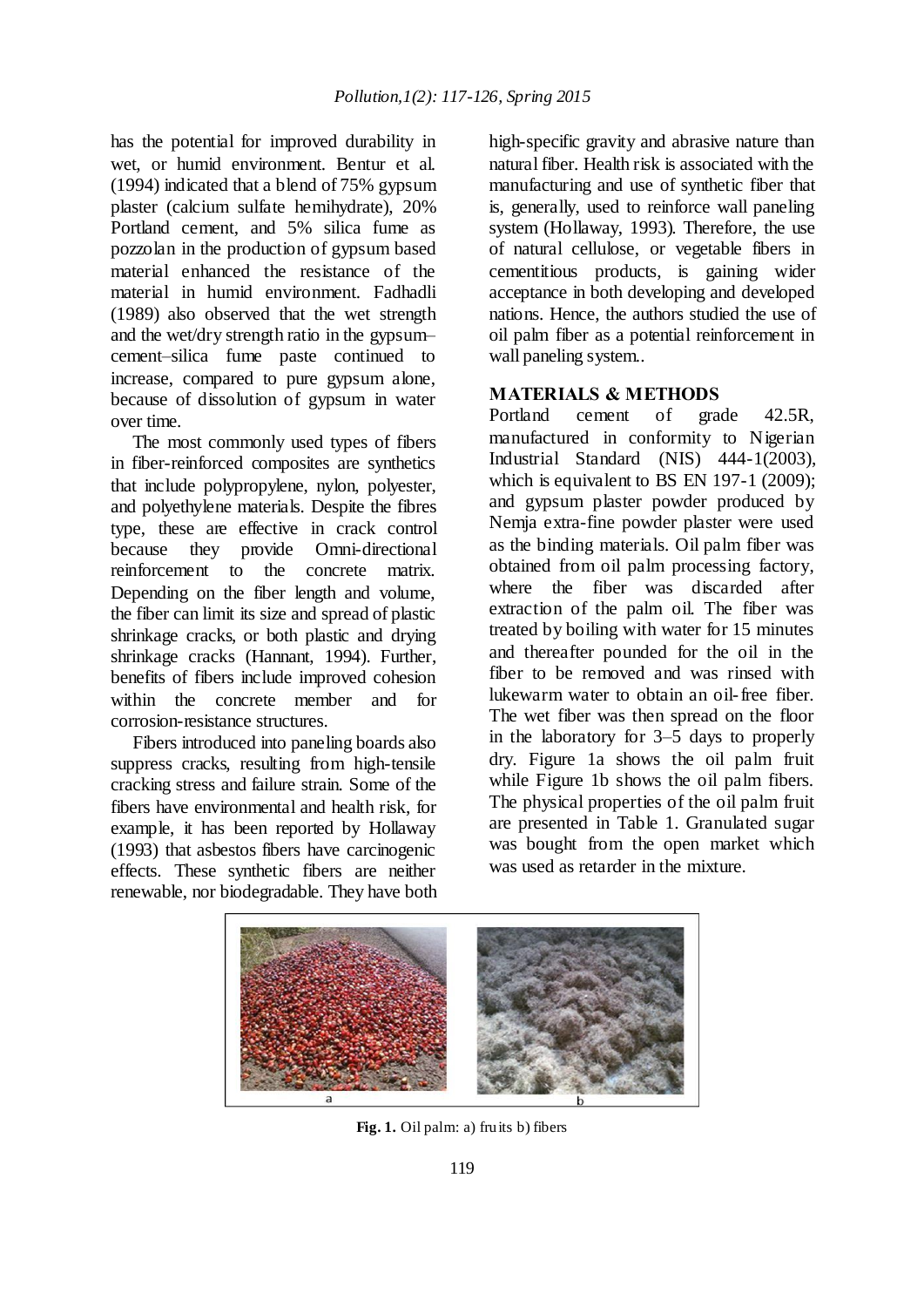**Table 1.** Physical Characteristics of oil palm fruit fiber

| <b>Property</b>               | Value         |
|-------------------------------|---------------|
| Fiber length (mm)             | $10 - 50$     |
| Specific gravity              | $0.78 - 0.86$ |
| Fiber moisture content (%)    | $9.8 - 10.30$ |
| Fiber moisture absorption (%) | 7.09-12.59    |

Trial tests were carried out to determine suitable mix proportions and water binder ratios that will produce a cohesive and workable mixture of gypsum-cement with percentage oil palm fiber content. A mix proportion of 1:1 (gypsum: cement) with two different water/ binder ratios of 0.45

and 0.55 were adopted. The mix with water/binder ratio of 0.45 was designated as set 'A', while that of water/binder ratio of 0.55 was designated as set 'B'. In each set, the fiber was added with 0, 2, 3, and 4% by the weight of the binders (i.e., cement and gypsum combined). Set 'A' mixes were identified as AO, A2, A3, and A4; while set 'B' were B0, B2, B3, and B4 for fiber content of  $0, 2, 3,$  and  $4\%$ . respectively. In all the mixes, salt of 0.1% by weight of cement-gypsum binder was added as retarder. The mix proportion is as presented in Table 2.

**Table 2.** Mix proportions for gypsum-cement based wall panels

| <b>Designation</b> | Water – binder<br>Ratio | <b>Cement</b><br>$(\%)$ | Gypsum<br>$(\%)$ | % of Fiber<br>(by weight of cement-<br>gypsum) | % of Retarder (salt) (by<br>weight of cement-gypsum) |
|--------------------|-------------------------|-------------------------|------------------|------------------------------------------------|------------------------------------------------------|
| A0 (control)       | 0.45                    | 50                      | 50               | $\theta$                                       | 0.1                                                  |
| A2                 | 0.45                    | 50                      | 50               | 2                                              | 0.1                                                  |
| A <sub>3</sub>     | 0.45                    | 50                      | 50               | 3                                              | 0.1                                                  |
| A <sub>4</sub>     | 0.45                    | 50                      | 50               | 4                                              | 0.1                                                  |
| B0 (control)       | 0.50                    | 50                      | 50               | $\Omega$                                       | 0.1                                                  |
| B <sub>2</sub>     | 0.50                    | 50                      | 50               | 2                                              | 0.1                                                  |
| B <sub>3</sub>     | 0.50                    | 50                      | 50               | 3                                              | 0.1                                                  |
| <b>B</b> 4         | 0.50                    | 50                      | 50               | 4                                              | 0.1                                                  |

The cement and gypsum of equal weight were measured and poured into a mixing bowl, and a salt of 0.1% by weight of cement-gypsum binder added as retarder to the mix. Fiber of the required quantity was added followed by water, based on the required water-binder ratio. The whole constituents in the bowl were manually mixed for about 3–5 minutes until uniform slurry, with evenly distribution of the fiber in the paste, and of consistency attained. The wet mixture was placed in three layers into hardwood moulds of sizes 700 x 100x 40mm, 680 x 80 x 40mm, and 650x 100 x 25mm and each layer tamped evenly over the surface area of the paste. The cast samples were covered with wooden sack

for 24 h, and after time expiry, it was uncovered and taken into water curing tank until their testing ages.

The cast sample size of 700 x 100 x 40mm were cut into specimen sizes of 100 x 100 x 40mm for density, moisture content and water absorption tests, while sample size of 680 x 80 x 40mm was reduced to specimen size of 160 x 40 x 40mm for compressive strength test; and for bending strength specimen size of 650 x 100 x 25mm was used. Figure 2a shows the cutting of the oil palm specimens to the required sizes that were ready for testing.

The density  $(\rho)$  which is the mass of a unit volume of hardened specimen expressed in  $kg/m<sup>3</sup>$  was determined at 3, 7,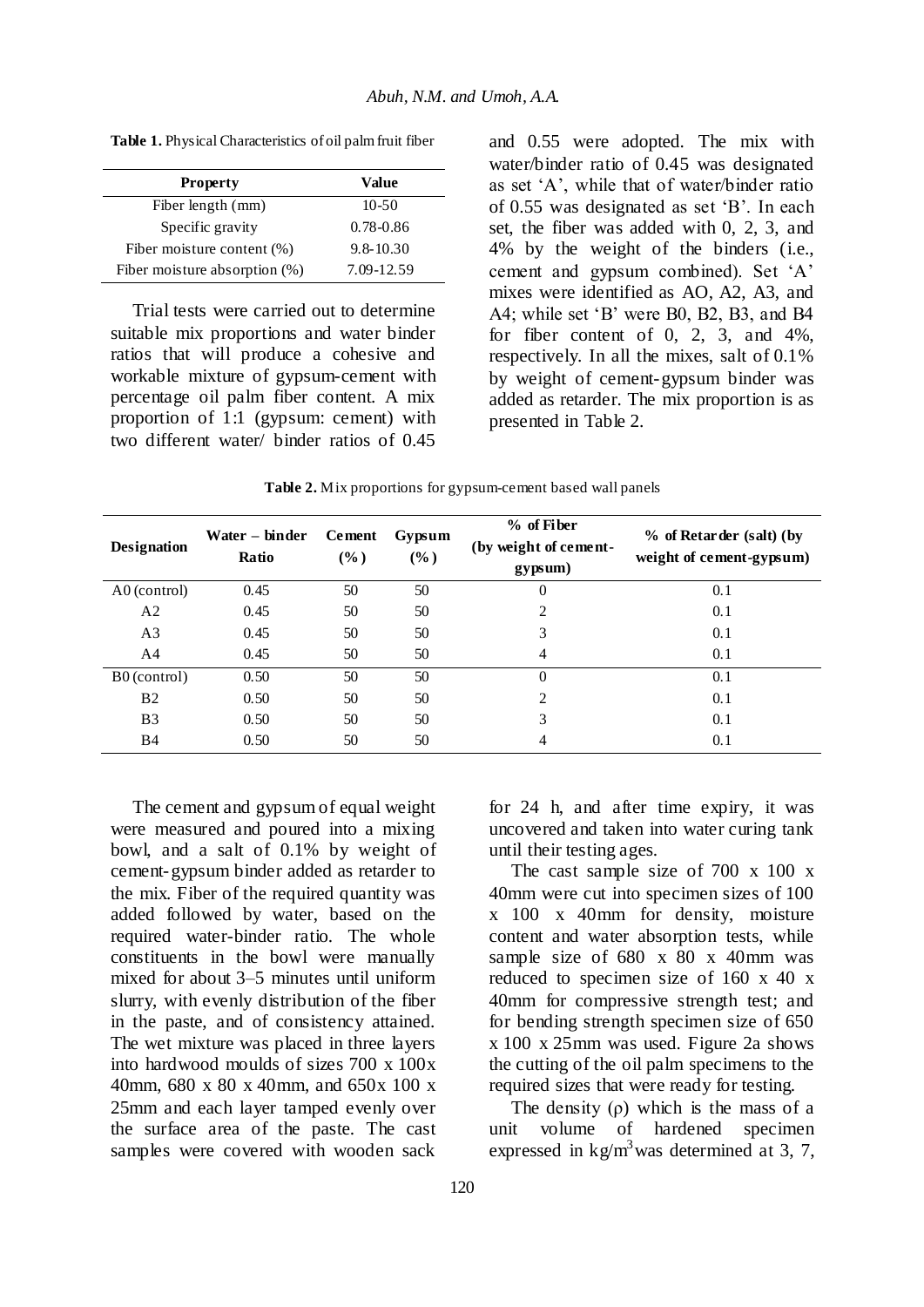14, 21, and 28 days, and calculated from the expression in Equation 1.

### *The density was calculated as*  $\rho = m/v$  (1)

where  $\rho$  is density (kg/m<sup>3</sup>), m is the mass of sample (kg), v is the volume of sample  $(m<sup>3</sup>)$ .

The moisture content was determined by drying method at 3, 7, 14, 21 and 28 days. The specimens were weighed before placed them in an oven kept at temperature of  $103^{\circ}$ C  $\pm$  2<sup>o</sup>C for 24 h. The drying of the oil palm specimens is shown in Figure 2b. At the end of 24 h, the specimens were removed and kept to cool and the mass taken. Loss in weight, which expresses the moisture content of the specimens was calculated based on the difference between the weight of the specimen before and after drying all over the dry weight as in Equation 2.

$$
M_C = (m_1 - m_2) / m_2 \, x \, 100 \tag{2}
$$

where  $m_1$  = mass before drying,  $m_2$  mass after drying.

The water absorption test was determined at 28 days only. The mass of the specimen was recorded before and after it immersion in water at  $20^{\circ}$ C for 24 h, and the water absorption, Wab was calculated using Equation 3.

Water absorption, 
$$
W_{ab} = (M_3 \cdot M_4) / M_4
$$
 (3)  
x 100

where  $M_3$  = mass before absorption,  $M_4$  = mass after absorption.



**Fig. 2.** Oil palm specimens: a) cutting b) drying

The compressive strength test was done on the specimen size of 160 x 40 x 40 mm and in accordance to BS 5669: Part I (1989). The test was conducted with the use of compressive testing machine of capacity 2000 KN. The test specimen was placed between the loading surfaces of the testing machine with its vertical length. An increasing compressive load was applied on the specimen, until failure occurred to obtain the maximum compressive load. Three specimens were tested for each hydration period of 3, 7, 14, 21, and 28 days for each mixture and the mean

computed. The compressive strength was calculated from Equation 4.

# *Compressive strength,*  $Cs = M_L/A$  (4)

where Cs is compressive strength  $(N/mm<sup>2</sup>)$ , M<sup>L</sup> is the maximum load applied to test specimen at failure (Newton), A is the cross-sectional area of the test specimen  $\text{(mm}^2)$ .

Bending strength was conducted with the use of a modified ELE machine of capacity 100 KN. The flexural test was carried out by applying load at the centre of the specimen between the two supports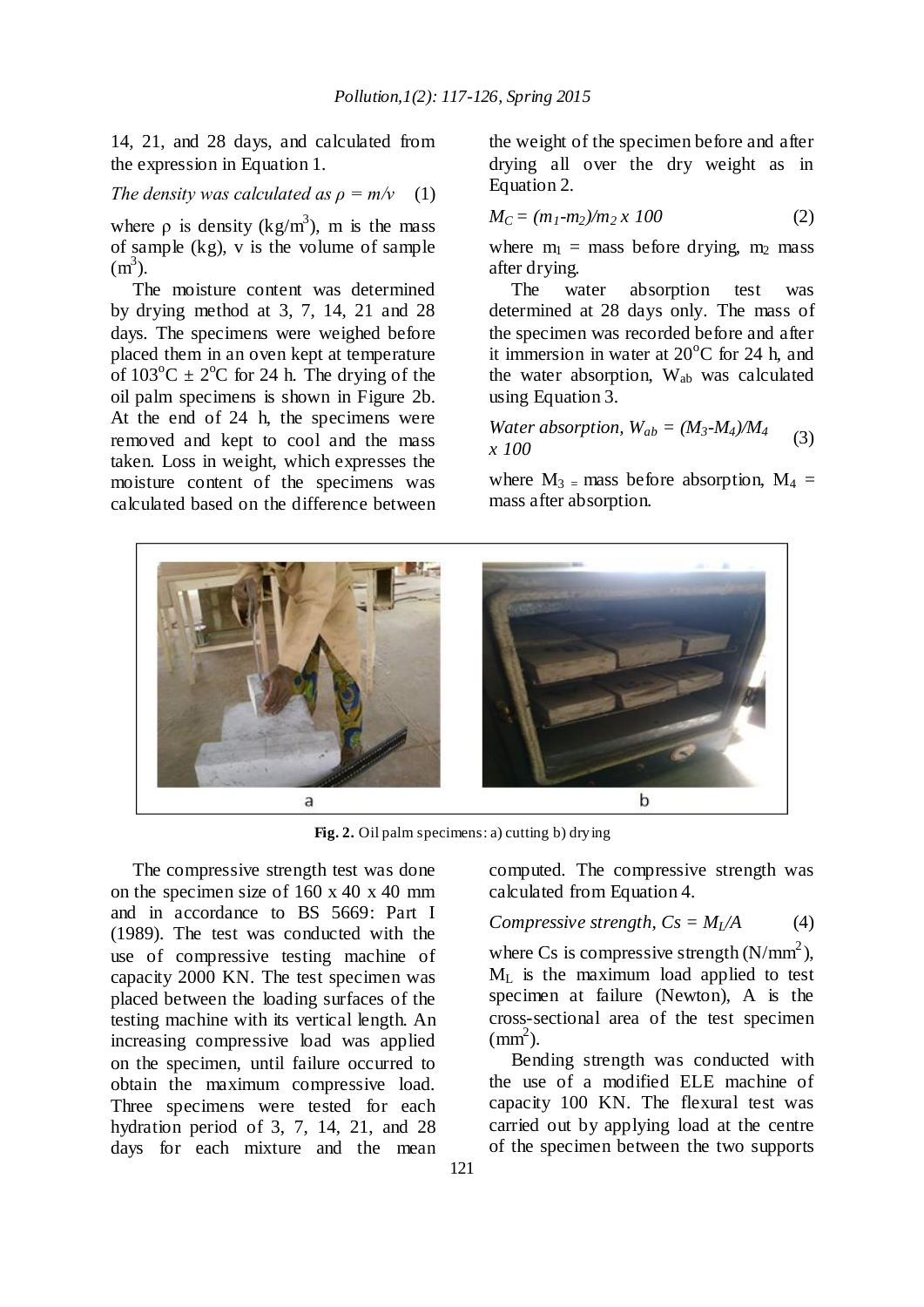was 25T, or 25 times the thickness of the specimen apart. Three specimens for each curing period of 3, 7, 14, 21 and 28 days for each mix were determined, and the mean computed. Bending strength, Bs was calculated using Equation-5.

Bending strength, 
$$
Bs = \frac{3PL}{2Bd^2}
$$
 (5)

where P is the maximum applied load for the specimen (Newton), L is the span between the centers of the supports (mm), B is the width of the test specimen (mm), and d is the mean thickness of the test specimen (mm).

### **RESULTS & DISCUSSION**

The results of the density tests of the reinforced gypsum-cement wall panel specimens are presented in Table-3 for different curing ages and water-binder ratios of 0.45 and 0.55. The density increases with curing age, but decreases with increased percentage of fiber content. This could be due to the space occupied in the matrix by the fiber, that created voids as a result of weak bond. Further, the addition of fiber, being a lighter material than the binders, that will take up greater space than the binders of equal weight in the paste, thereby cause a reduction in the composite mass and leads to reduction in density of the composite. This confirms the assertion by Aggarwal (1995) and

Mohammed (2005) that increasing the natural fiber content in composite materials, reduces the density of the composite. However, the increase in density with curing age could be attributed to the hydration of cement and gypsum content.

It was observed that the control specimens, i.e., AO and B0, and that of A2 and B2, which had 2% fiber content, had higher density values (range 1625–  $1780\text{kg/m}^3$ ), whereas 3% fiber content, that is A3 and B3(range  $1624 - 1700 \text{kg/m}^3$ ), while 4% content of fiber had a density in the region of 1575 and 1700 kg/m<sup>3</sup>, respectively It was equally observed that, at 28 days hydration, the least density value was recorded with 4% fiber content in both Sets 'A' and 'B' mixes.

The density of the wall panels is lighter than that of bricks and blocks which Dugal (2003) reported to range between 2400 and  $2800 \text{ kg/m}^3$ . The values of the densities for the wall panels reinforced with oil palm fruit fiber up to 4% by weight of cement fall within the densities range for aerated blocks and other wall panels systems, which varies between 300 and 1800 kg/m<sup>3</sup>. Therefore oil palm fruit fiber reinforced gypsum-cement based wall panels, with fiber content up to 4%, satisfied the density requirement for wall panels.

| <b>W/B Ratio</b> | Identification No. | <b>Fiber</b>    |        |        |         |         |         |
|------------------|--------------------|-----------------|--------|--------|---------|---------|---------|
|                  |                    | content $(\% )$ | 3 days | 7 days | 14 days | 21 days | 28 days |
| 0.45<br>0.55     | A0                 | 0               | 1625   | 1700   | 1725    | 1750    | 1775    |
|                  | A <sub>2</sub>     | 2               | 1625   | 1675   | 1700    | 1725    | 1750    |
|                  | A <sub>3</sub>     | 3               | 1600   | 1650   | 1675    | 1700    | 1725    |
|                  | A <sub>4</sub>     | 4               | 1575   | 1625   | 1625    | 1675    | 1700    |
|                  | B <sub>0</sub>     | $\overline{0}$  | 1650   | 1700   | 1700    | 1750    | 1750    |
|                  | B <sub>2</sub>     | 2               | 1625   | 1675   | 1700    | 1725    | 1750    |
|                  | B <sub>3</sub>     | 3               | 1625   | 1650   | 1650    | 1700    | 1700    |
|                  | <b>B4</b>          | $\overline{4}$  | 1575   | 1600   | 1650    | 1675    | 1675    |

**Table 3.** Density of oil palm fruit fiber reinforced gypsum-cement based wall panels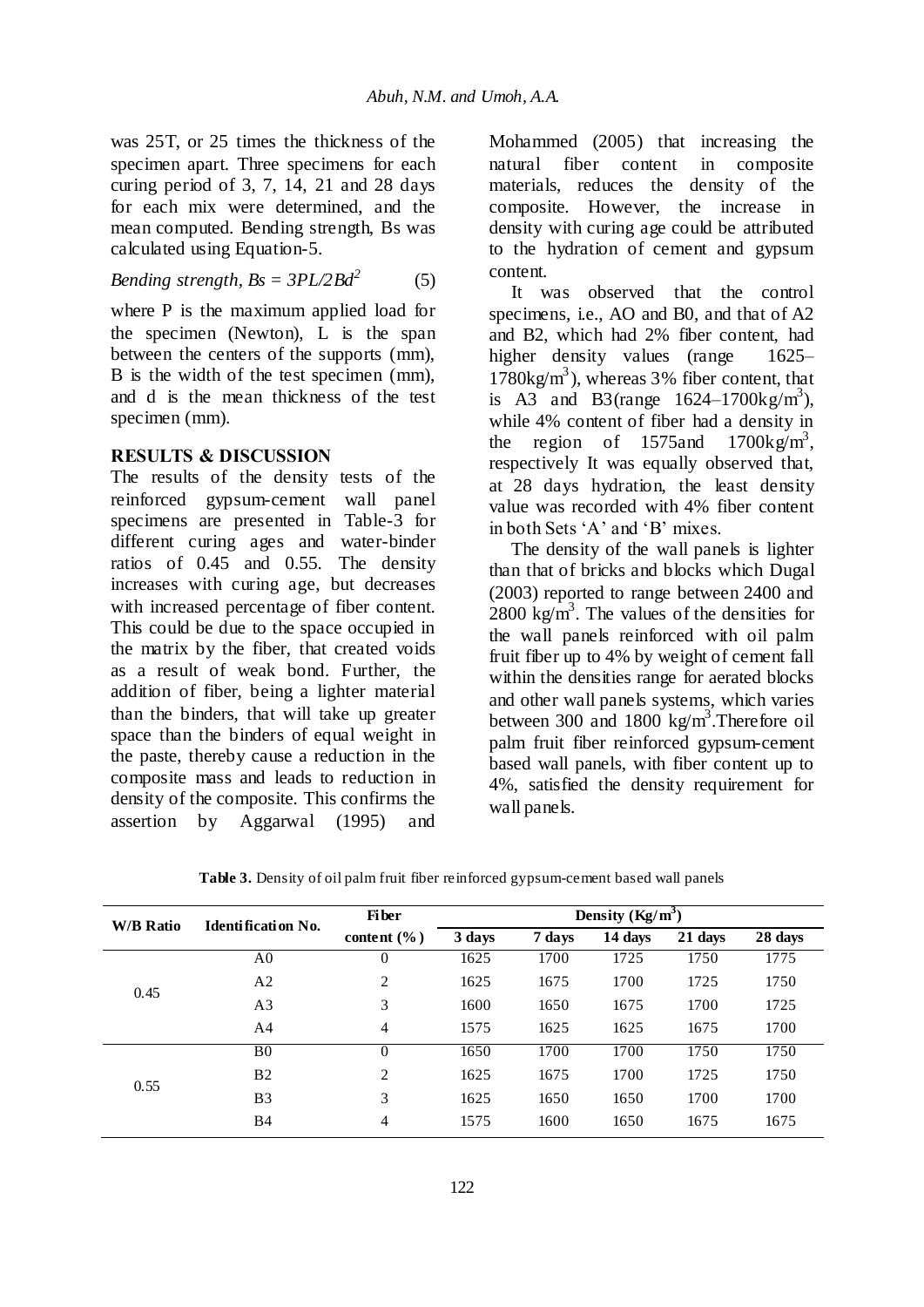The results of the moisture content of the oil palm fiber reinforced gypsumcement wall panel are presented in Table 4. The control specimen (0% fiber content) had moisture content values ranging between 8.45and 5.60%, at 3 and 28 days curing age, respectively. The moisture content, generally, increases with increasing percentage of fiber contents. This is in agreement with Mazlan and Abdul Awal (2012) who reported that increasing the fiber content results in an increase in moisture value. This could be due to the space occupied in the matrix by the fiber and void created by them because of weak bond. Also the result of moisture content tests shows that moisture content

decreases with curing age probably due to hydration of cement and gypsum content. At 28 days hydration, the moisture content of specimens in set 'B' was found to be higher than those of set 'A'. The reason for difference in moisture content could be attributed to higher water-binder ratio of mixes in set 'B'; that left with excess water in the pores of the specimens, after using the needed water in the hydration process of the cementitious paste compared to mixes in set 'A' which has low waterbinder ratio. In set 'A', the moisture content ranged 5.60–.67% and 6.10–8.45% for mixes of set 'B'. However, the moisture content met the specification of NIS 587 (2007).

**Table 4.** Moisture content of oil palm fiber reinforced gypsum-cement based wall panels

| <b>W/B Ratio</b> | <b>Identification No.</b> | Moisture content $(\% )$<br><b>Fiber</b> |        |        |         |         |         |
|------------------|---------------------------|------------------------------------------|--------|--------|---------|---------|---------|
|                  |                           | content $(\% )$                          | 3 days | 7 days | 14 days | 21 days | 28 days |
|                  | A <sub>0</sub>            | O                                        | 8.45   | 8.10   | 6.94    | 6.67    | 5.60    |
|                  | A <sub>2</sub>            | $\overline{2}$                           | 12.82  | 10.00  | 8.82    | 6.94    | 6.67    |
| 0.45             | A <sub>3</sub>            | 3                                        | 13.04  | 11.43  | 9.10    | 6.93    | 5.56    |
|                  | A <sub>4</sub>            | 4                                        | 11.60  | 11.28  | 9.86    | 6.94    | 6.67    |
|                  | B <sub>0</sub>            | $\theta$                                 | 8.46   | 6.93   | 6.67    | 6.62    | 6.10    |
| 0.55             | B <sub>2</sub>            | 2                                        | 13.04  | 8.65   | 8.89    | 8.10    | 6.94    |
|                  | B <sub>3</sub>            | 3                                        | 11.28  | 10.00  | 9.10    | 8.82    | 5.60    |
|                  | <b>B4</b>                 | 4                                        | 12.82  | 11.60  | 11.43   | 9.86    | 8.45    |

The results of the water absorption as presented in Table-5 indicated that at 28 days for 0.45 water-binder ratio, the water absorption increases from 5% for control specimen (A0) to 12% for mixture A4; while mixes of water-binder ratio of 0.55 range from 6% for the control specimen to 12% for mixture with 4% fiber content (B4). Apart from the difference in water absorption values of the control specimens in both the mix proportions, there is no significant difference found in values of water absorption in other mixes in both water-binder ratios of 0.45 and 0.55. This increased in water absorption, as a result of

higher fiber content, could be due to the space occupied in the matrix by the fiber and voids created by them; and can be attributed to their low density, and hence higher porosity in the composite panel. According to Asasutjarit *et al*. (2007) low density of composite cement reinforced with natural fibers had more void spaces than dense ones, so that more water can be absorbed. However, the result is found to be within the range of 6–12% stipulated by NIS 587 (2007); and also in agreement with values obtained by Audu -War and Obam (2006), and Mohammed (2005) on coconut fiber panel wall.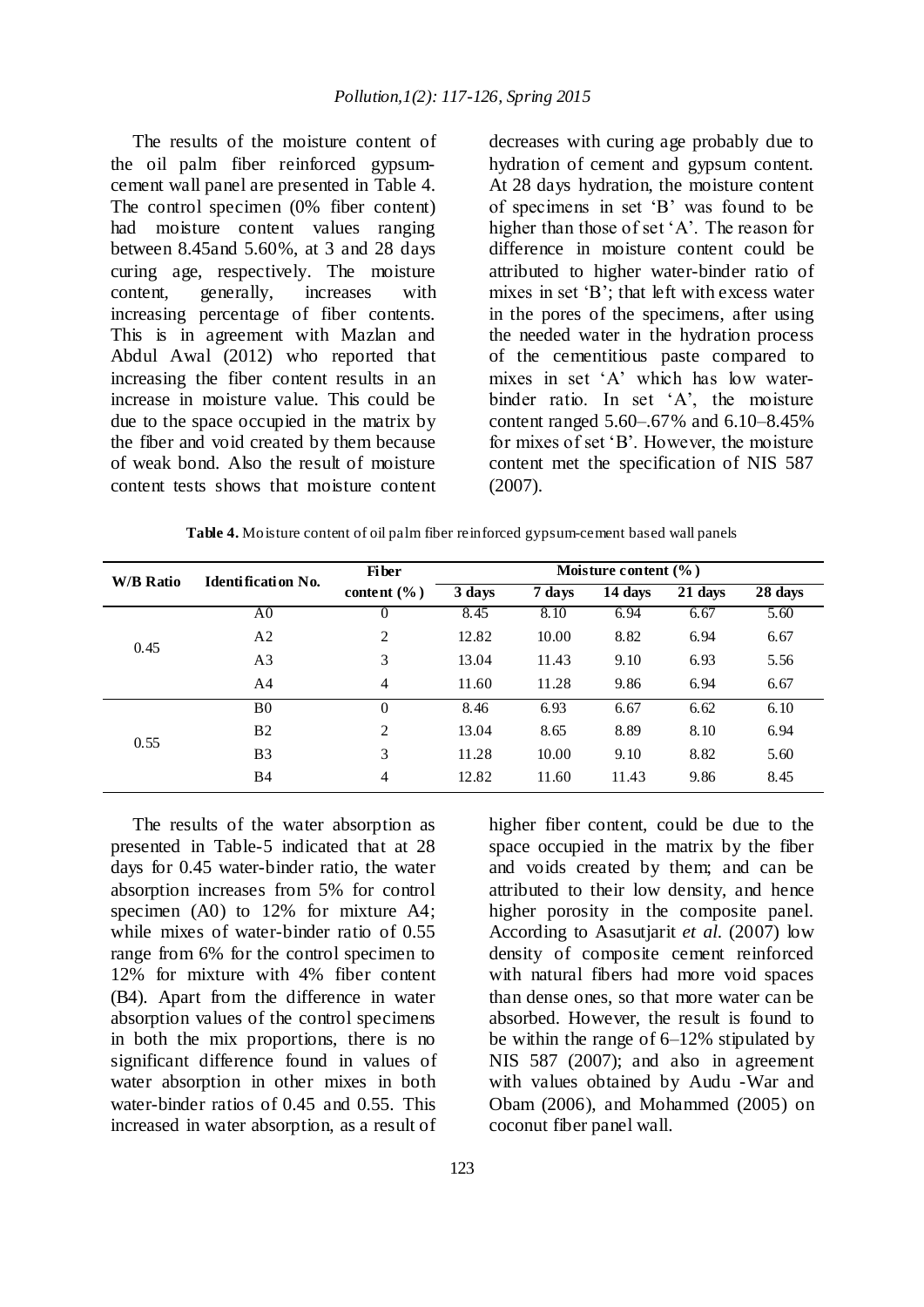| Water-<br>bi n der<br>Ratio | Identi ficati on<br>No. | <b>Fi</b> ber<br>content<br>$(\%)$ | Water<br>absorption<br>$(\%)$ |
|-----------------------------|-------------------------|------------------------------------|-------------------------------|
|                             | A <sub>0</sub>          | 0                                  | 5.0                           |
| 0.45                        | A <sub>2</sub>          | 2                                  | 8.1                           |
|                             | A <sub>3</sub>          | 3                                  | 9.0                           |
|                             | A <sub>4</sub>          | 4                                  | 12.0                          |
|                             | B <sub>0</sub>          | 0                                  | 6.0                           |
| 0.55                        | B <sub>2</sub>          | 2                                  | 8.3                           |
|                             | B <sub>3</sub>          | 3                                  | 9.0                           |
|                             | B4                      | 4                                  | 12.0                          |

**Table 5.** Water absorption of oil palm fiber reinforced gypsum-cement based wall panels

The compressive strength (Table 6) showed that the compressive strength decreases with the increase in fiber content, but increases with curing age in each of the water-binder ratio. The oil palm fruit fiber content might be responsible for the loss of compressive strength, probably due to weak bond with fiber; while the increase in

strength with curing age could be due to hydration of cement paste. The compressive strength was found to be ranged from  $1.92N/mm^2$  for 4% fiber content at 3 days to  $5.20N/mm^2$  for 0% fiber content at 28 days, in each of the water-binder ratio. The compressive strength values of the fiber reinforced panels for water-binder ratio of 0.45 at 28 days hydration were 90.19%, 89.62% and 86.15% for 2%, 3% and 4% fiber content, respectively, when compared with the reference mix at the same age. Similar trend was obtained with the mixes with water-binder ratio of 0.55. The compressive strength, for all the mixes, meets the strength requirement for sandcrete blocks for wall construction as specified by NIS 587 (2007). Therefore, gypsum-cement wall panel reinforced with oil palm fiber up to 4% content of the weight of binder is adequate for the production of wall panels.

**Table 6.** Compressive strength of oil palm fiber reinforced gypsum-cement based wall panels

| W/B Ratio | Identification No. | <b>Fiber</b>    | Compressive strength $(N/mm2)$ |        |         |         |         |
|-----------|--------------------|-----------------|--------------------------------|--------|---------|---------|---------|
|           |                    | content $(\% )$ | 3 days                         | 7 days | 14 days | 21 days | 28 days |
|           | A <sub>0</sub>     | 0               | 1.93                           | 3.07   | 4.60    | 4.89    | 5.20    |
| 0.45      | A <sub>2</sub>     | 2               | 1.77                           | 2.92   | 3.96    | 4.48    | 4.69    |
|           | A <sub>3</sub>     | 3               | 1.93                           | 2.71   | 3.54    | 3.96    | 4.66    |
|           | A4                 | 4               | 1.92                           | 3.10   | 3.65    | 3.85    | 4.48    |
|           | B <sub>0</sub>     | $\Omega$        | 1.93                           | 3.02   | 4.60    | 4.79    | 5.20    |
|           | B <sub>2</sub>     | 2               | 1.77                           | 2.92   | 3.96    | 4.38    | 4.68    |
| 0.55      | B <sub>3</sub>     | 3               | 1.93                           | 2.71   | 3.33    | 3.96    | 4.64    |
|           | <b>B4</b>          | 4               | 1.92                           | 2.70   | 3.34    | 3.94    | 4.46    |

The results of the bending strength of the oil palm fiber reinforced gypsumcement wall panels are showed in Table 7. The bending strength increases with the increase in curing age, and slightly increased with the percentage content of fiber. It was showed that composite panels in mixes with water-binder ratio of 0.55 performed better than those with waterbinder ratio of 0.45. This could be attributed that the water added in mixes BO-B4 must have been enough to enhance

hydration of cement-gypsum content that led to reduction in voids and intra-cellular spaces. The bending strength values of specimens for the two water-binder ratios range within  $2.04$  and  $4.26$ N/mm<sup>2</sup>. The least value of 2.04N/mm<sup>2</sup> was recorded with the control specimen (A0) at 3 days hydration, and the highest value of 4.26N/mm<sup>2</sup> was noted with fiber content of 4% in mix with water-binder ratio of 0.55. It was observed that mixes with fiber content attained higher bending strength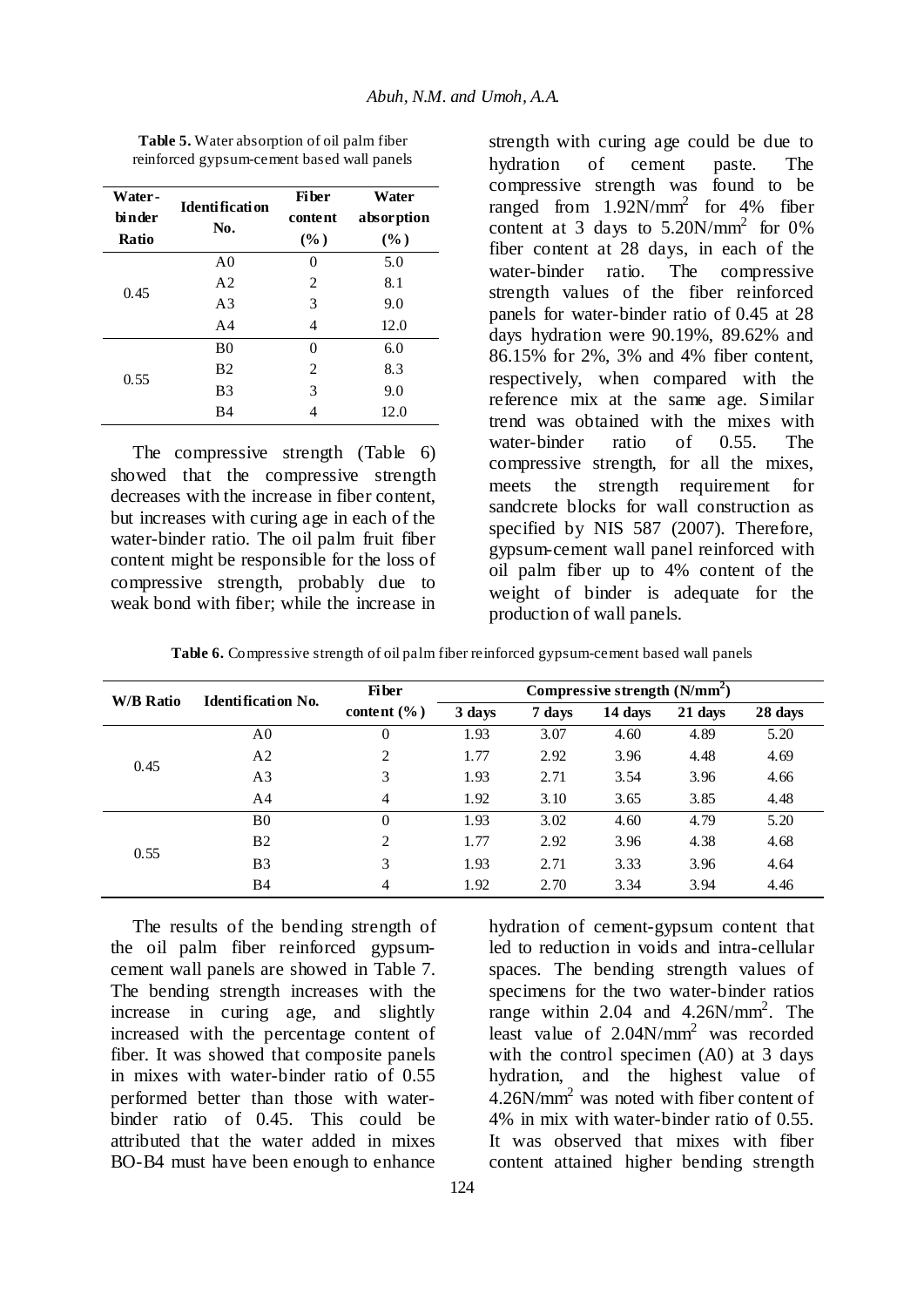than the control. This high value with mixes containing fiber could be attributed to the evenly distribution of the fiber, which resulted in better crack arrest in the composites (Zhu et al., 1994). This was also confirmed the assertion that the addition of small closely spaced and

uniformly dispersed fiber to concrete would act as crack arrester and would substantially improve the static and dynamic properties (Shetty, 2010). The trend of the results agreed with the observations of Mohammed (2005).

| <b>W/B Ratio</b> | <b>Identification No.</b> | <b>Fiber</b>    | Bending Strength (N/mm <sup>2</sup> ) |        |         |         |         |
|------------------|---------------------------|-----------------|---------------------------------------|--------|---------|---------|---------|
|                  |                           | content $(\% )$ | 3 days                                | 7 days | 14 days | 21 days | 28 days |
|                  | A0                        | 0               | 2.04                                  | 3.27   | 3.65    | 3.72    | 4.04    |
| 0.45             | A <sub>2</sub>            | 2               | 2.34                                  | 3.16   | 3.33    | 3.98    | 4.06    |
|                  | A <sub>3</sub>            | 3               | 2.39                                  | 3.08   | 3.54    | 3.90    | 4.16    |
|                  | A4                        | 4               | 2.76                                  | 3.22   | 3.58    | 3.95    | 4.10    |
|                  | B <sub>0</sub>            | $\theta$        | 2.18                                  | 3.12   | 3.72    | 3.90    | 4.08    |
| 0.55             | B <sub>2</sub>            | 2               | 2.34                                  | 3.12   | 3.90    | 3.90    | 4.10    |
|                  | B <sub>3</sub>            | 3               | 2.34                                  | 3.12   | 3.74    | 3.90    | 4.10    |
|                  | <b>B</b> 4                | 4               | 2.81                                  | 3.28   | 3.79    | 4.06    | 4.26    |

#### **CONCLUSION**

Based on the experiments carried out and the results showed on the effect of palm kernel fiber on the properties of gypsumcement wall panels, the following conclusions are made:

a) The replacement of palm kernel fruit fiber with gypsum-cement binder decreased the density of the wall panel, and with 4% content of the density falls within the density requirement for wall panels

b) The inclusion of palm kernel fruit fiber in gypsum-cement wall panels increased both the moisture content and water absorption values of the panels, but with a fiber content up to 4%; the moisture content and water absorption met the specification of NIS 587 (2007), and therefore palm fruit fiber content up to 4% is suitable for use as reinforcement for gypsum-cement wall panels.

c) The compressive strength decreased with the increase in the fiber content, however, the compressive strength reinforced up to 4% fiber content met the strength requirement for wall construction, and therefore, palm kernel fruit fiber up to 4% replacement of gypsum-cement binder is suitable for wall panel construction.

d) The bending strength increased with the increased in the fiber content, and therefore enhanced the bending strength of gypsum-cement wall panels.

It is recommended that palm kernel fruit fiber up to 4% content of the weight of gypsum-cement binder is suitable as reinforcement in the production of gypsum-cement wall panels for use as walling element.

#### **REFERENCES**

Aggarwal, L. K. (1995). Bagasse-Reiforced Cement Composite. Cement Concrete Comp., 17, 107-112.

Adams, C. (2002). Are 150 people killed each year by falling coconuts?The Straight Dope. Retrieved April 14, 2013.

Adedeji, Y.M. D. and Ajayi, B. (2008). Cost Effective Composite Building Panels for Walls and Ceiling in Nigeria. (Paper presented at the  $11<sup>th</sup>$ International Inorganic-bonded Fiber Composites Conference (IIBCC), Madrid – Spain)

Adesanya, D. A. (1993). Effects of Particle Dimension on the Properties of Resin-Bonded Corncob particle Boards. Nig. J Tech Res*.,* 3, 119 - 125.